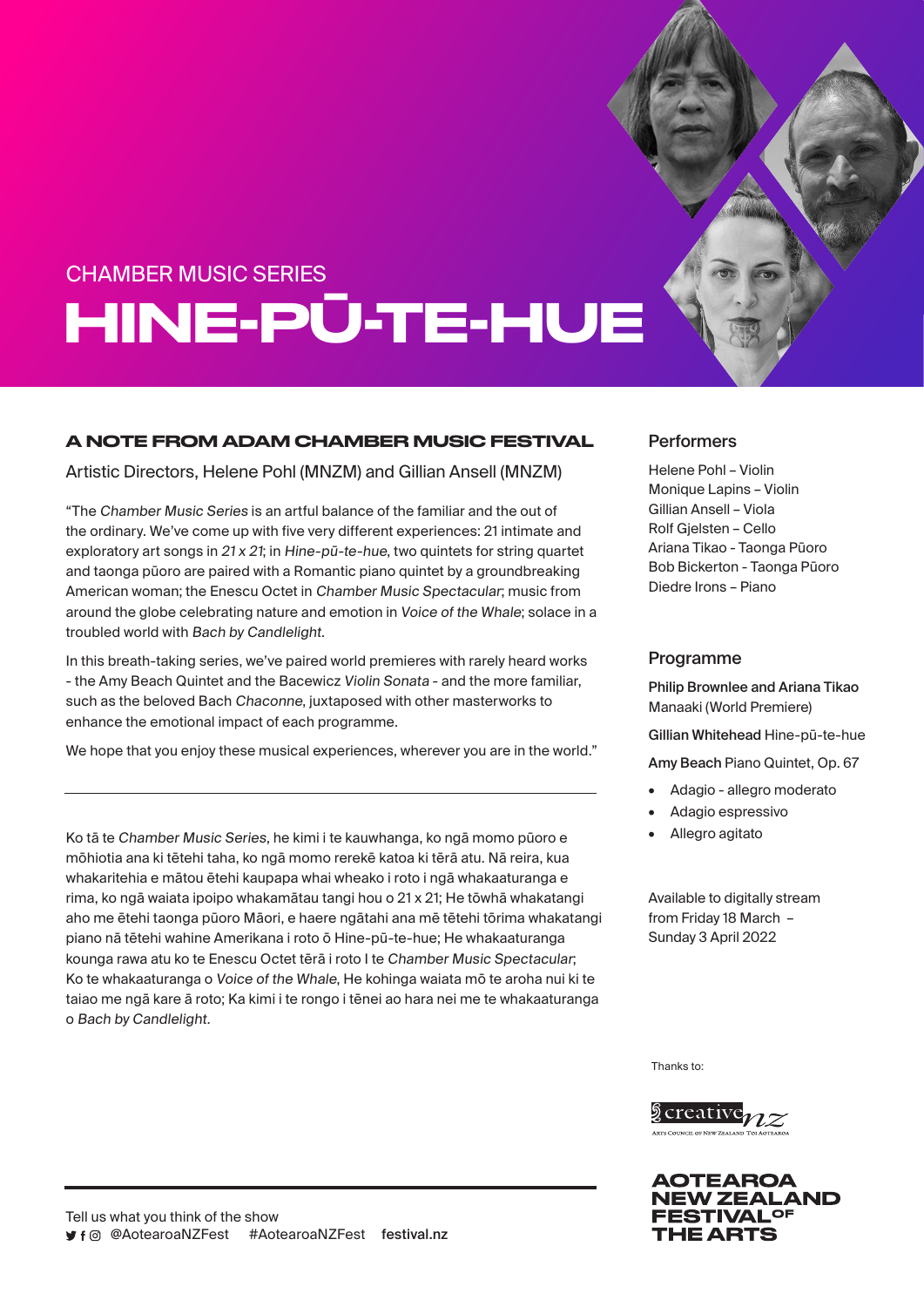## PROGRAMME NOTE

This concert celebrates the fusion of taonga pūoro, and string quartet, marking the 20th anniversary of the first ever composition that combines these instruments by Dame Gillian Whitehead.

Premiering prior to her seminal work and also commissioned by the Festival is a new piece for the same instrumentation by Philip Brownlee and Ariana Tikao. Manaaki takes inspiration

from the pōwhiri process, the ritual of encounter that typically happens on marae.

The final piece rediscovers the neglected genius of American composer Amy Beach, a prodigy and groundbreaking musician. Her hyper-Romantic piano quintet is full of lush textures, lyrical writing and a range of expressive moods.

### PERFORMERS



### **NZSQ**

Celebrating its 35th season in 2022, the New Zealand String Quartet (NZSQ) has an established international reputation for its insightful interpretations, compelling communication and dynamic performing style. The Quartet have an extensive, critically acclaimed discography, and have proudly championed New Zealand music since its inception, premiering over 150 New Zealand works, alongside collaborations with all the leading taonga pūoro players of the country, beginning with the late Richard Nunns.

Devoted teachers as well as performers, all members of the NZSQ teach at the New Zealand School of Music – Te Kōkī where the NZSQ is Quartet-in-Residence, as well as running the Adam Chamber Music School in Nelson and the NZSM Queen's Birthday Chamber Music Weekend in Wellington for up-and-coming chamber musicians.

#### Bob Bickerton

Bob Bickerton began his journey in to Te Ao O Taonga Pūoro in 1988 when he invited Richard Nunns to present wānanga at the Nelson School of Music.



Learning from the master and following encouragement from Hirini Melbourne, he presented the taonga to hundreds of thousands of students around schools in Aotearoa over a period of 25 years.

He has recorded and performed with Richard Nunns, Aroha Yates-Smith, Ariana Tikao in such projects as North South with Glenn Colquhoun, the Nga Hau Ngakau touring exhibition and numerous film scores. He made many of the instruments played in this recording.

### Diedre Irons

#### Piano

Diedre Irons spent her early life in Canada. She graduated from the prestigious Curtis Institute of Music and spent several years in the USA teaching and touring as a soloist



and chamber music player before moving to New Zealand in 1977 where she quickly became established as one of the country's most celebrated and sought-after musicians. In 1989 she was awarded an MBE and in 2011 an ONZM for services to music, and in 2007 received the degree Doctor of Music (honoris causa) from Brandon University in Manitoba, Canada. She taught at the University of Canterbury from 1992-2003 and at the New Zealand School of Music from 2003-2012.

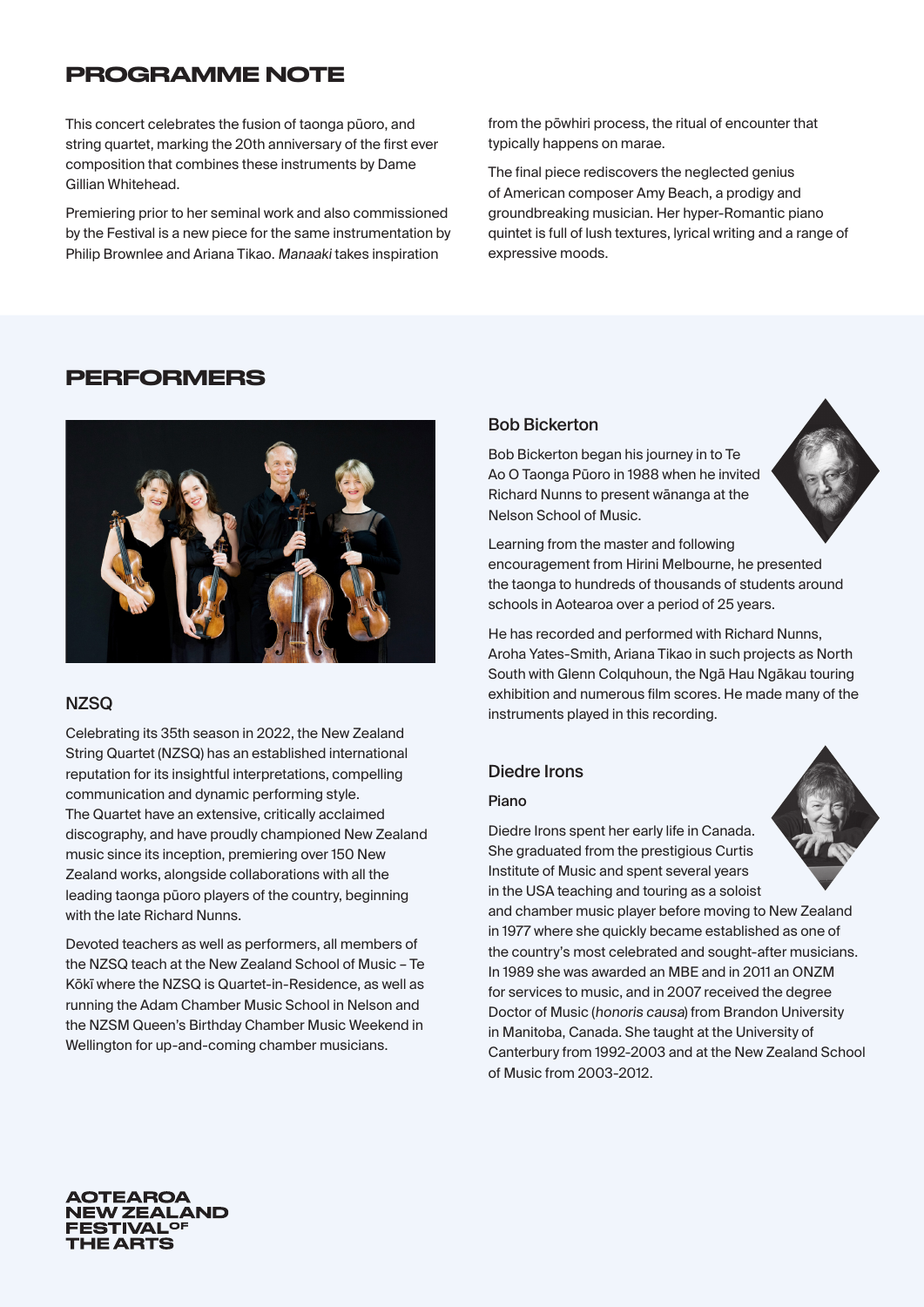# NOTE FROM THE COMPOSERS ON MANAAKI

"Manaaki is a key concept within te ao Māori and means 'to support, take care of, give hospitality to, protect, show respect, and generosity for others'. This piece takes inspiration from the pōwhiri process, the ritual of encounter that typically happens on marae, where mana whenua welcome in the manuhiri. This should uphold the mana of the home and people as well as acknowledge and enhance the mana of the people entering.

It starts with the shifting of energy through the use of the pūrerehua, which indicates something is about to start. Then the kaikaranga start to call and weave their voices together, with pūtōrino and strings shooting up into the heavens and then coming back down to earth. This is followed by an invocation of tangi, bringing in the voices of our ancestors. The next section represents the voices of the kaikōrero, a robust musical discussion among the male voices of the ensemble.

The piece then moves into the hongi, a sharing of our sacred breath, which symbolises peace, and a chance to reflect on the process and transition before a more improvisational ending that indicates a release and celebration that the ceremony has been completed. Through experiencing this ritual and understanding the principle of manaakitanga, we are reminded of how we should treat each other, in a way that enhances each other's mana through dialogue and respect."

Mauri ora, nā Ariana and Phil.

Manaaki was originally commissioned by Aotearoa New Zealand Festival of the Arts.

"Ko te manaaki tētehi kupu Māori e kōrero ana mō te tiaki, mō te atawhai i te tangata, mō te whāngai i te manuhiri, mō te whakaatu i te oha. E whai whakaawetanga ana tēnei whakaaturanga i te kawa o te pōwhiri, te kawa o te tūtakitanga tangata e whakahaerehia ana i runga i ō tātou marae, te wāhi e pōwhiritia ana te manuhiri e te mana o te whenua. He kawa tēnei e hāpai tika ai te mana o te manuhiri, me te mana o te hau kāinga.

Ka timata ki te tangi o te pū hei whakataki i te wairua o te pōwhiri, koina te tohu e timata ana te pōwhiri. Katahi ka tukuna e te kaikaranga tāna karanga, ka tuituia ngā ao, he pūtōrino hei taunaki haere, katahi ka rangona ngā hotuhotu me ngā auē ā ngā ruruhi, he karanga nō rātou ki ngā mātua i te pō. Ko te wahanga whai atu i tēnā ko te whaikōrero, he whakawhitinga kōrero rangatira, nā te rangatira ki te rangatira.

Ka mutu te kawa ki te hongi, ko te hononga tērā o tēnā hā tangata ki tēnā hā tangata, he tohu nō te moungārongo, otirā he wā ki te āta whakatau i a koe anō. He mea tohutohu anō i a tātou kia pēwhea tā tātou kawe i a tātou, mā te manaakitanga, te whanaungatanga me te whakaaro nui."

Mauri ora, Ariana and Phil.

He mea tono a Manaaki e Te Taurima Toi o Aotearoa.

### **COMPOSERS**

### Philip Brownlee

Philip Brownlee (Te Ātiawa, Ngāti Mutunga, Ngāti Toa Rangatira) is a composer and sound artist based in Wellington. He also works as a sound designer and sound engineer, in a wide range of environments. He has worked with many of New Zealand's leading contemporary music performers, including Stroma, 175 East, Bridget Douglas, and Xenia Pestova. In 2015, guided by Richard Nunns, he collaborated with Ariana Tikao to create Ko te tātai whetū, a concerto for Taonga Pūoro and orchestra, commissioned by the Christchurch Symphony orchestra.

### Ariana Tikao

#### Also performing in Manaaki

upon ancestral kōrero.

Ariana is a singer, composer, and leading player of taonga pūoro, who was awarded as a 2020 Arts Laureate by the Arts Foundation of New Zealand. Her work explores her Kāi Tahu identity, mana wahine and often draws

Ariana regularly works with Alistair Fraser, Ruby Solly, Mahina Kaui, Bob Bickerton and others, collaborating and sharing knowledge through wānanga. Her music has featured in television, film, theatre, dance, and in online media. She is also a published writer and poet.

**Photo: Ebony Lambories**